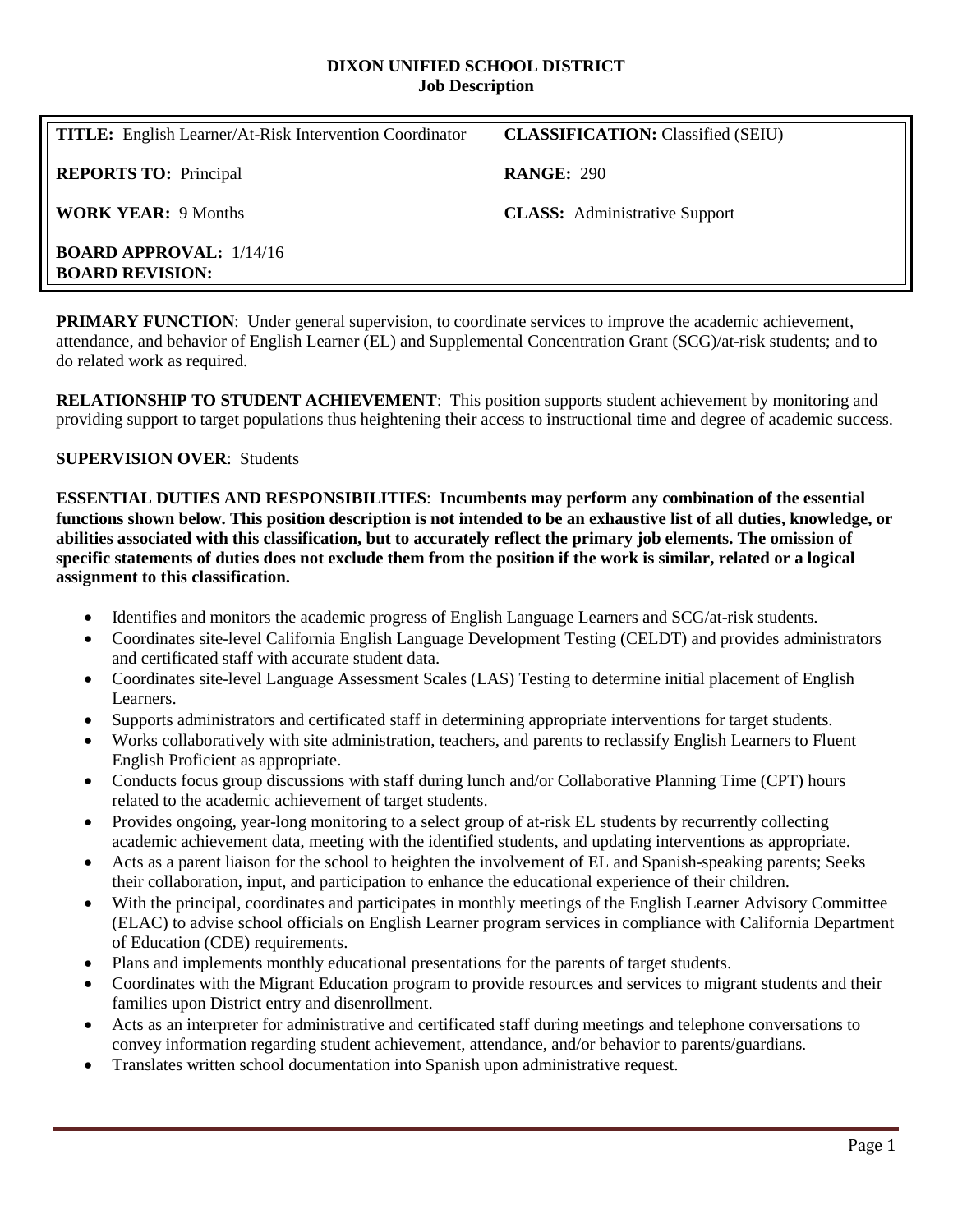- Greets and provides assistance, information, and materials to Spanish-speaking visitors, parents, students and the public regarding school programs and policies, referring the most complex inquiries to the appropriate administrator.
- Conducts routine clerical duties including but not limited to, composing correspondence, scheduling appointments and various functions, compiling reports, sorting/distributing mail, operating standard office machines, filing documents, answering/screening/directing telephone calls, etc.
- Cares for, supervises, controls, and protects students in a manner commensurate to assigned duties and responsibilities.
- Completes other reasonable duties as assigned.

## **TRAINING, EDUCATION, AND EXPERIENCE:**

- High school diploma or the equivalent.
- Community college and/or vocational training certificate highly preferred.
- Bilingual in English and Spanish.
- One year experience in clerical/office work OR an equivalent combination of experience and education from which comparable knowledge, skills, and abilities have been achieved.
- Prior experience working in a public school setting preferred.

## **LICENSES AND OTHER REQUIREMENTS:**

- Fingerprint/criminal justice clearance.
- Possession of a negative TB risk assessment certificate and, if risk factors are identified, a negative TB examination, that is no more than 60 days old and renewable at least once every four years.

# **KNOWLEDGE AND ABILITIES: The following outline of essential knowledge, abilities, and physical requirements is not exhaustive and may be supplemented as necessary in accordance of the job.**

### KNOWLEDGE OF\*:

- Policies and objectives of assigned programs and activities.
- Modern office practices and procedures.
- Correct English and Spanish usage, composition, grammar, spelling, and punctuation.
- Oral, writing, and public speaking skills.
- Computer procedures, software, and applications.

### ABILITY TO\*:

- Develop strong and meaningful rapport with students, parents, and families.
- Work effectively with people from various ethnic and socioeconomic backgrounds.
- Coordinate outreach efforts and sustain stakeholder involvement.
- Speak, read, and write fluently in English and Spanish.
- Speak, read, and write effectively in idiomatic English and Spanish.
- Plan and deliver oral presentations in English and Spanish.
- Edit documents for publication in English and Spanish.
- Be attentive to detail and take responsibility for accuracy of translation.
- Communicate clearly, concisely, and correctly, both orally and in writing.
- Operate a personal computer and peripheral equipment using District software.
- Demonstrate proficiency in keyboarding and typing.
- Operate a variety of modern office machines and equipment.
- Learn about and abide by state and federal program compliance regulations for target populations.
- Read, learn, interpret, and make minor decisions in accordance with District and school policies, programs, mission, and vision.
- Establish and maintain organized records and files.
- Establish priorities to plan and schedule work.